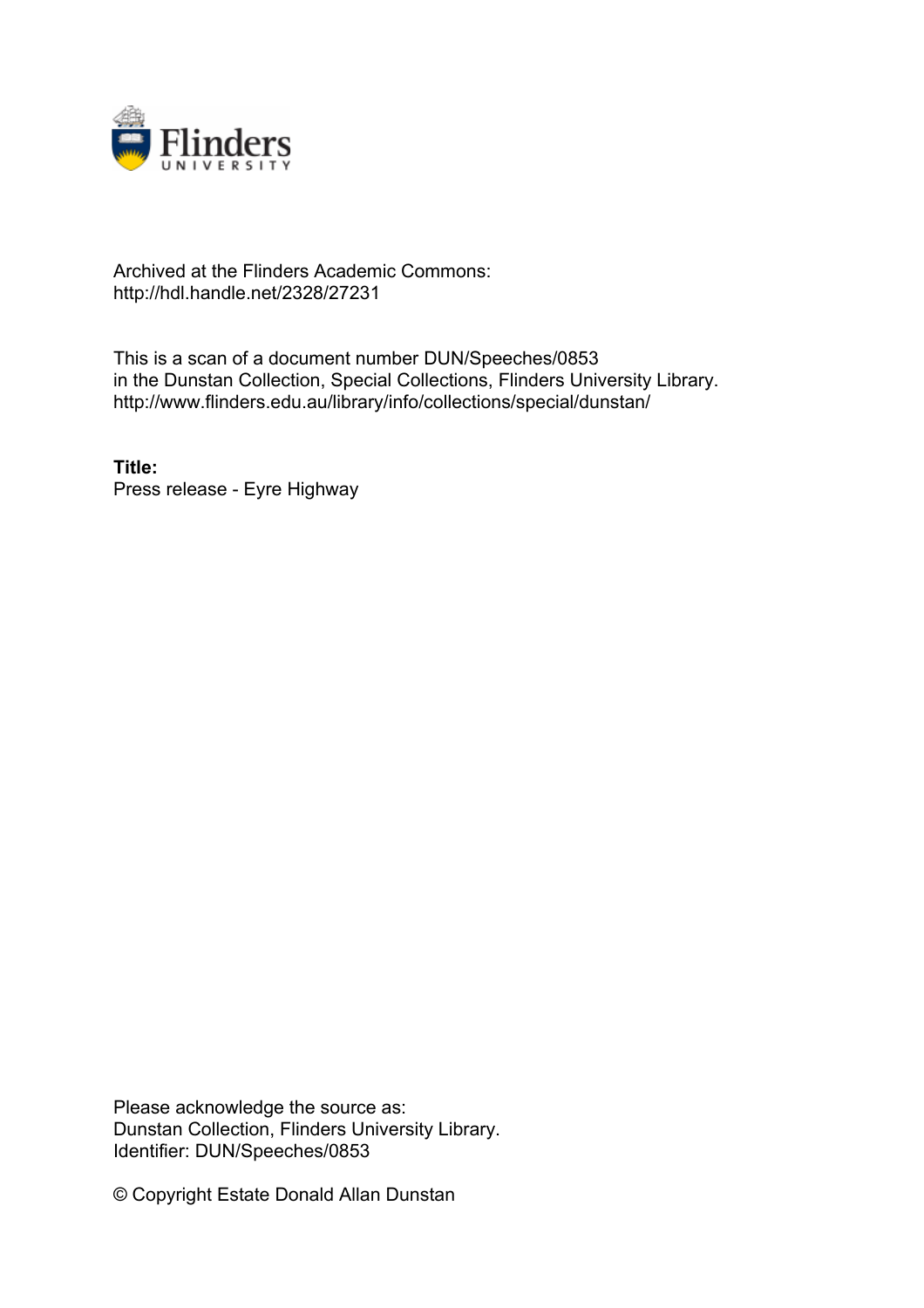## PRESS RELEASE FROM THE PREMIER, MR. DUNSTAN.

#### **18/10/71,**

855

## EYRE HIGHWAY.

The State Government has not given up - and has no intention of doing so - in its efforts to expedite sealing of the remainder of the Eyre Highway, the Premier (Mr. Dunstan) said today. "The Prime Minister, Mr. McMahon, has rejected our latest proposal for special assistance but we still regard this as very much a live issue,

"Work is going ahead on the section from Ceduna to Penong and urgent studies are proceeding into ways in which the remainder of the scheme might be accelerated."

The Premier was commenting on a statement by the Federation of Chambers of Commerce of South Australia on the Eyre Highway. This contained a submission from the Elizabeth Branch, for consideration at the Federation's annual meeting this weekend criticising the "negative attitude" of the State Government. The statement also referred to difficulty in gaining access". to Mr. Dunstan to discuss the matter.

"I am at a loss to understand either the general complaint or the specific criticisms", Mr, Dunstan said.

The Federation is simply attacking the wrong Government. All other State Governments in Australia have supported the view that it is beyond the resources of the 5outh Australian Government to finance this scheme alone and that the national nature of the Highway makes it necessary for the Commonwealth Government to provide special assistance,

"This was done in the case of the Queensland beef roads which are of far less importance in a national context.

"The Federation's statement suggests that the Eyre Highway should be given a high priority for allocation of Highway funds.

"Already some \$600,000 a year over five years has been allocated to this by the State,

"If we provided more, work would have to come to a halt on other, essential parts of the rural roads programme.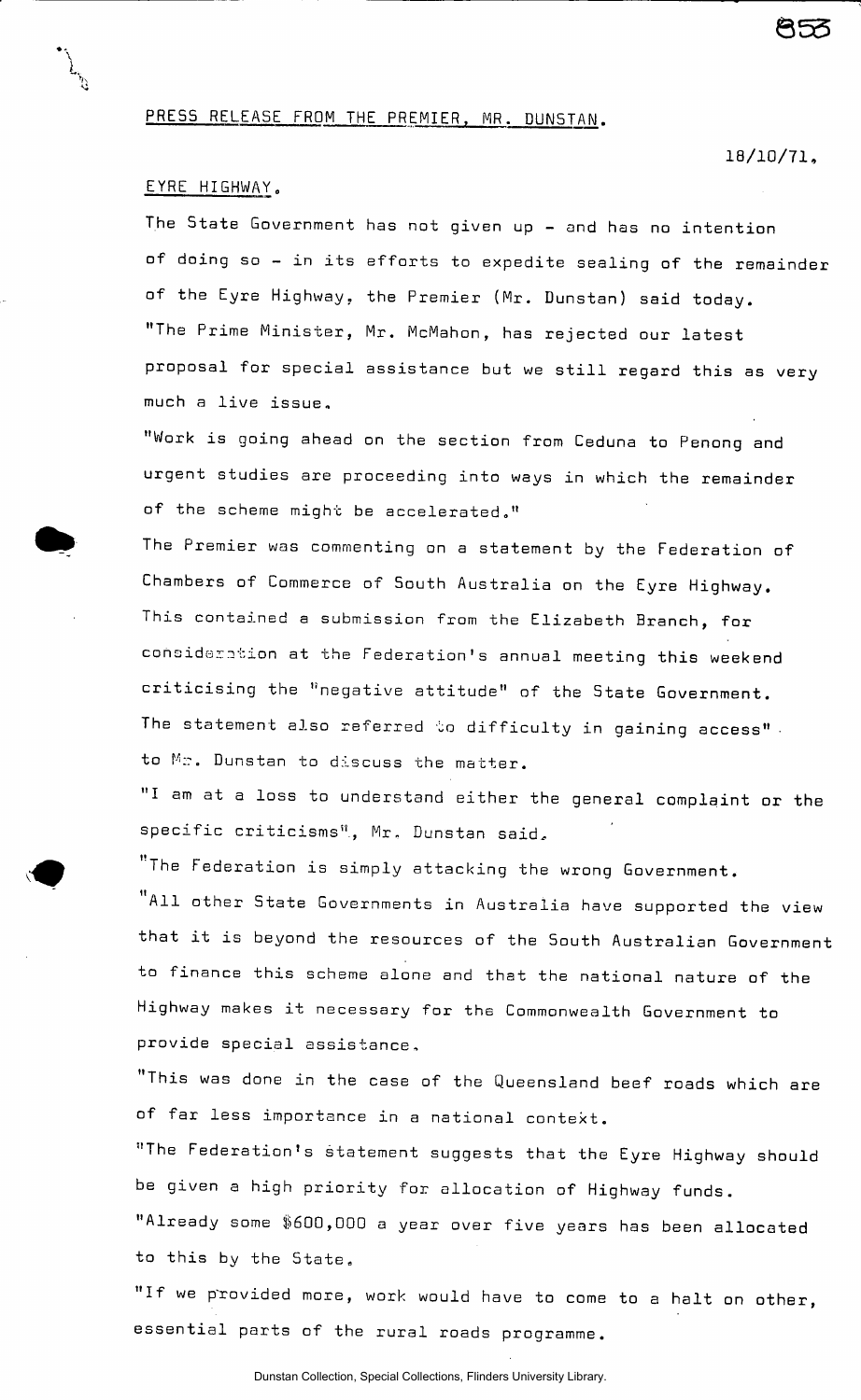Mr. Dunstan said the submission suggested using sources of funds for the project which it would be unconstitutional for a State Government to use,

"It appears that the Elizabeth Chamber in preparing its material has not done its homework".

The Premier said the Federation had made two approaches for an appointment with him. On both occasions it had proposed specific times which, because of prior engagements, he had been unable to meet.

He had, however, explained the Government's view and suggested a meeting with the Roads Minister, Mr. Virgo, for further discussions. "I also had informal discussions with members of the Federation at their last annual meeting on this very topic. Disappointingly, an inaccurate version of these confidential discussions later appeared in the Press.

"I share the organisation's concern over the delay on the Eyre Highway. However, I object to the language of their attack and suggest that representations on this subject would be better addressed to Canberra, where its importance is not appreciated, than to my office where it is".

 $\overline{2}$ .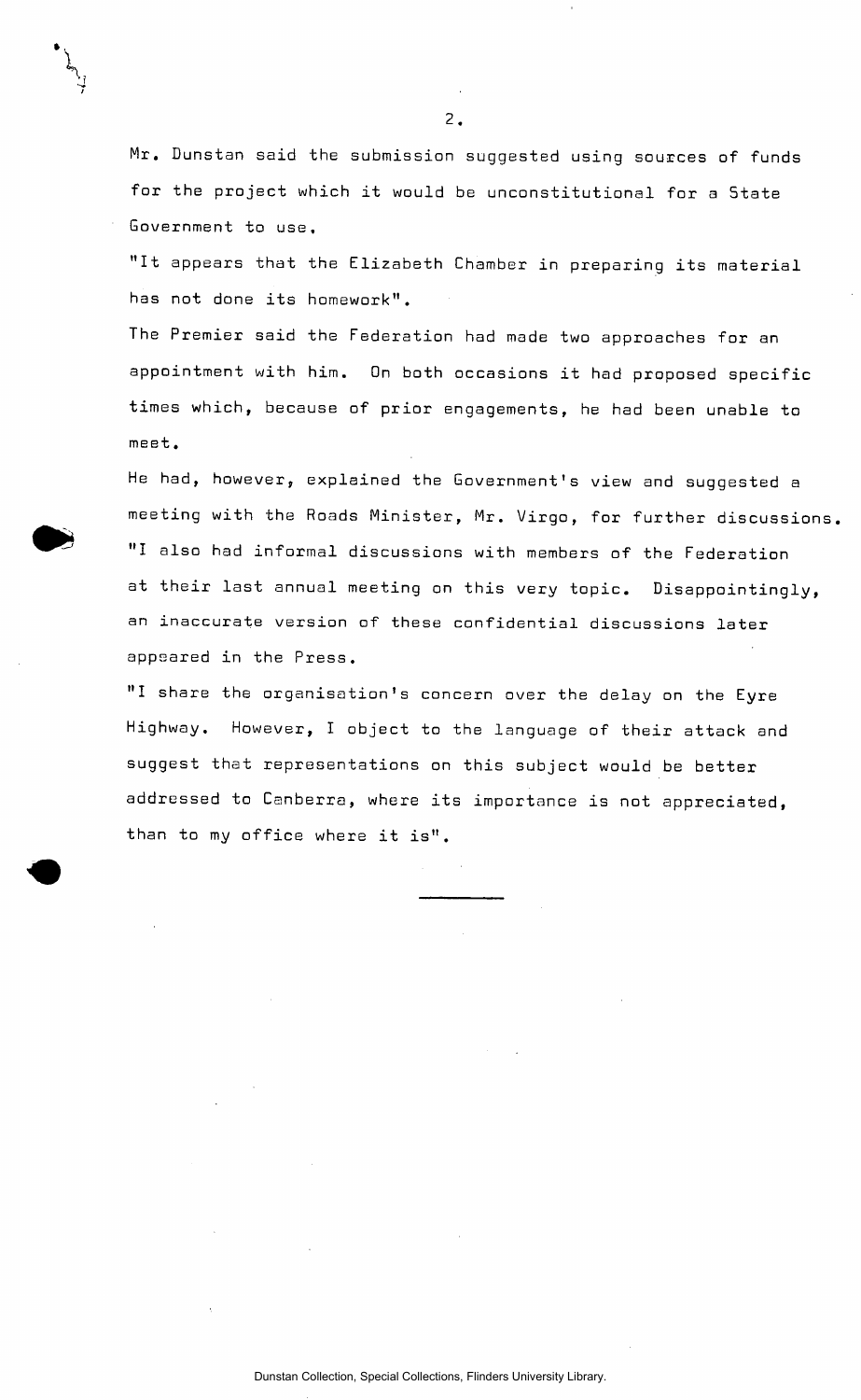#### PRESS RELEASE FROM THE PREMIER, MR. DUNSTAN.

**18/10/71** <sup>6</sup>

**I 3 3** 

# EYRE HIGHWAY.

The State Government has not given up - and has no intention **of** doing so - in its efforts to expedite sealing of the remainder **of** the Eyre Highway, the Premier (Mr. Dunstan) said today. "The Prime Minister, Mr. McMahon, has rejected our latest proposal for special assistance but we still regard this as very much a live issue.

"Work is going ahead on the section from Ceduna to Penong and urgent studies are proceeding into ways in which the remainder of the scheme might be accelerated."

The Premier was commenting on a statement by the Federation of Chambers of Commerce of South Australia on the Eyre Highway. This contained a submission from the Elizabeth Branch, for **concidsration** at the Federation's annual meeting this weekend criticising the "negative attitude" of the State Government. The statement also referred to difficulty in gaining access" to Mr. Dunstan to discuss the matter.

 $"^\mathsf{H}$  am at a loss to understand either the general complaint or the specific criticisms<sup>11</sup>, Mr. Dunstan said.

"The Federation is simply attacking the wrong Government. "All other State Governments in Australia have supported the view that it is beyond the resources of the South Australian Government to finance this scheme alone and that the national nature of the Highway makes it necessary for the Commonwealth Government to. provide special assistance,

"This was done in the case of the Queensland beef roads which are **of** far less importance in a national context.

"The Federation's statement suggests that the Eyre Highway should be given a high priority for allocation of Highway funds. "Already some \$600,000 a year over five years has been allocated to this by the State,

**"If** we provided more, work would have to come to a halt on other, essential parts of the rural roads programme.

Dunstan Collection, Special Collections, Flinders University Library.